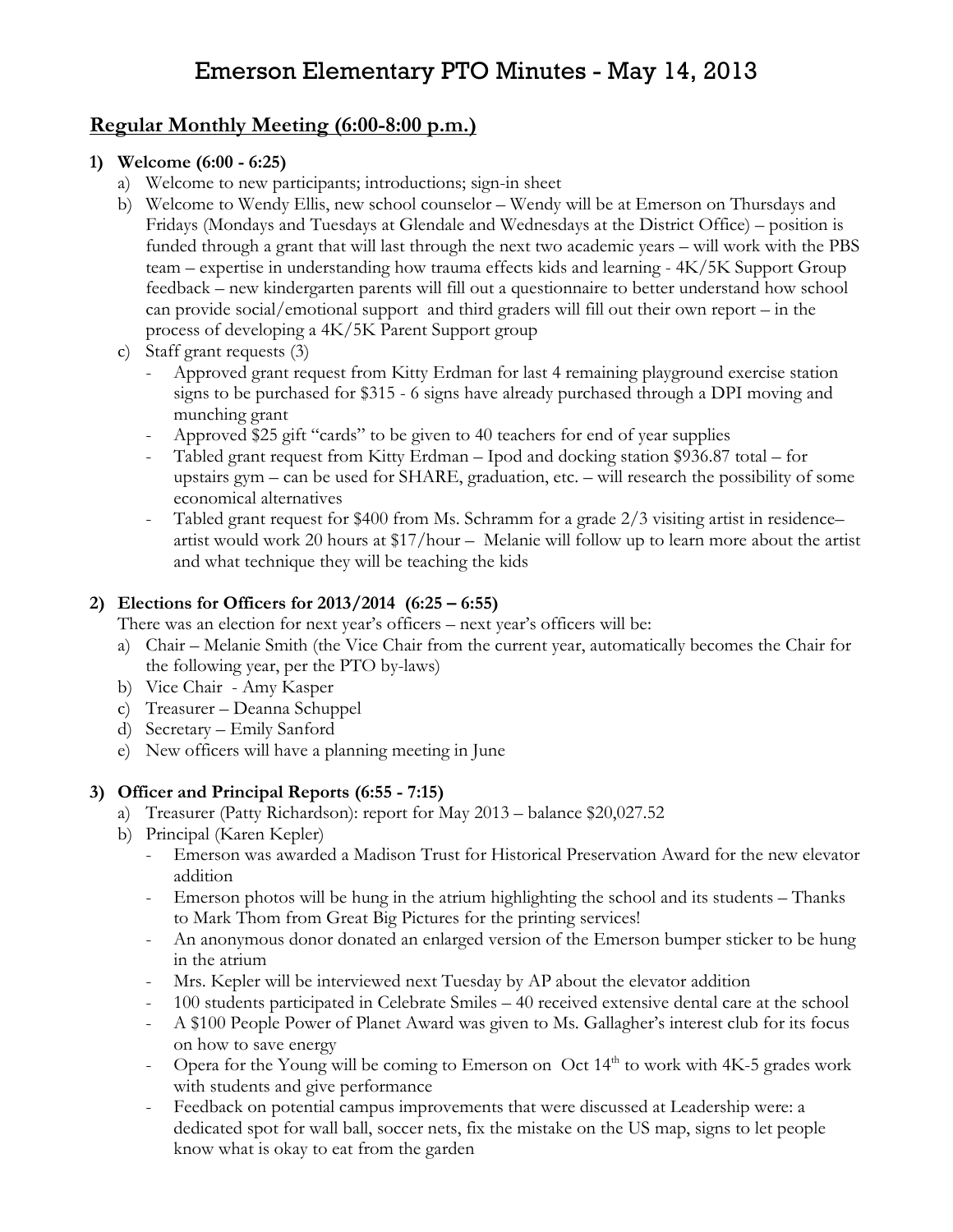Mr. DH, Gwen Pierce, and Deb Skubal will be retiring at the end of the year – PTO approved the purchase of gift cards for them

### 4) Vista Update (Kristin Armstrong) 7:15-7:25

- 
- Feedback from kids on potential campus improvements: climbing wall, swings, soccer goal<br>- Multicultural Family Night is coming up on Tuesday, May 28<sup>th</sup> it will include a free dinner Multicultural Family Night is coming up on Tuesday, May  $28<sup>th</sup> - it$  will include a free dinner and performances from two bands - Sonmundanca representing Southern Mexico and Tani Diakite representing Mali, West Africa
- Tuesday Night Lights action team working on the planning for next year next meeting will be June  $17<sup>th</sup>$  at 6 pm in the Emerson library – hope to have something going on at the school every Tuesday night – open school house model

#### 5) Calendar for 2013-2014 School year (7:25-7:35)

- Move beautification day up to the last weekend in April
- Keep spellcheck same worked better this year having it not so close to the REAP WI Homegrown Fundraiser
- Eaglefest date to be determine explore other locations

#### 6) Class Placement – Mrs. Kepler

- School going to straight grades up to third grade too difficult to split grades in light of current curriculum – can't go above 18 students in grades K-3 (Sage funding requirement) – Can have up to 28 students in 4/5
- Enrollment is currently at 405 without counting 4K
- Mrs. Kepler moves/approves final class placement (sometimes using confidential information)
- Things that are considered when determining class placement:
- i) Academic peers
- ii) Social peers
- iii) Academic/Behavior Time
- iv) Parent input form is sent home with 3Q report cards don't allow student/teacher shopping
- Clusters of certain students (TAG, IEP, etc.)
- Thing can change in light of number movement throughout the summer
- Goal of building staff/child/parent capacity all classrooms should be able to teach to all students
- Build community/Sustain e.g., responsive classroom (morning meeting model and teach behaviors that we want to see) and  $2<sup>nd</sup>$  step (how to deal with conflict)

#### 7) Committee Reports and Group Discussion (Leadership and Plan for Next Year) (7:35 – 7:55)

- a) Fundraising Square 1 did well raised about \$1200
	- b) Events
		- Science Night (350 attendees 100 more attendees than last year!) Thank you Anne Gassere and Cathy Perry!
		- Dance went well Thank you Lara Kain, Molly Strigel, Kristy Sly, and Tami Kubiz for organizing
		- Beautification Day May  $18<sup>th</sup>$  Shaili Pfeiffer and Keith Pollock will take lead for next year
		- School Picnic June  $11<sup>th</sup>$  dedication for elevator flyer going home by the end of the week to help with picnic – looking for ideas on possible entertainment –
		- August 28th New Family Night looking for a volunteer to lead
	- c) Shed exploring shed to store playground equipment
	- d) Publicity -
	- e) Staff Appreciation Lori DeThorne will take lead next year looking for an assistant
	- f) Emerson gear Jessica Cheney has offered to take the lead next year